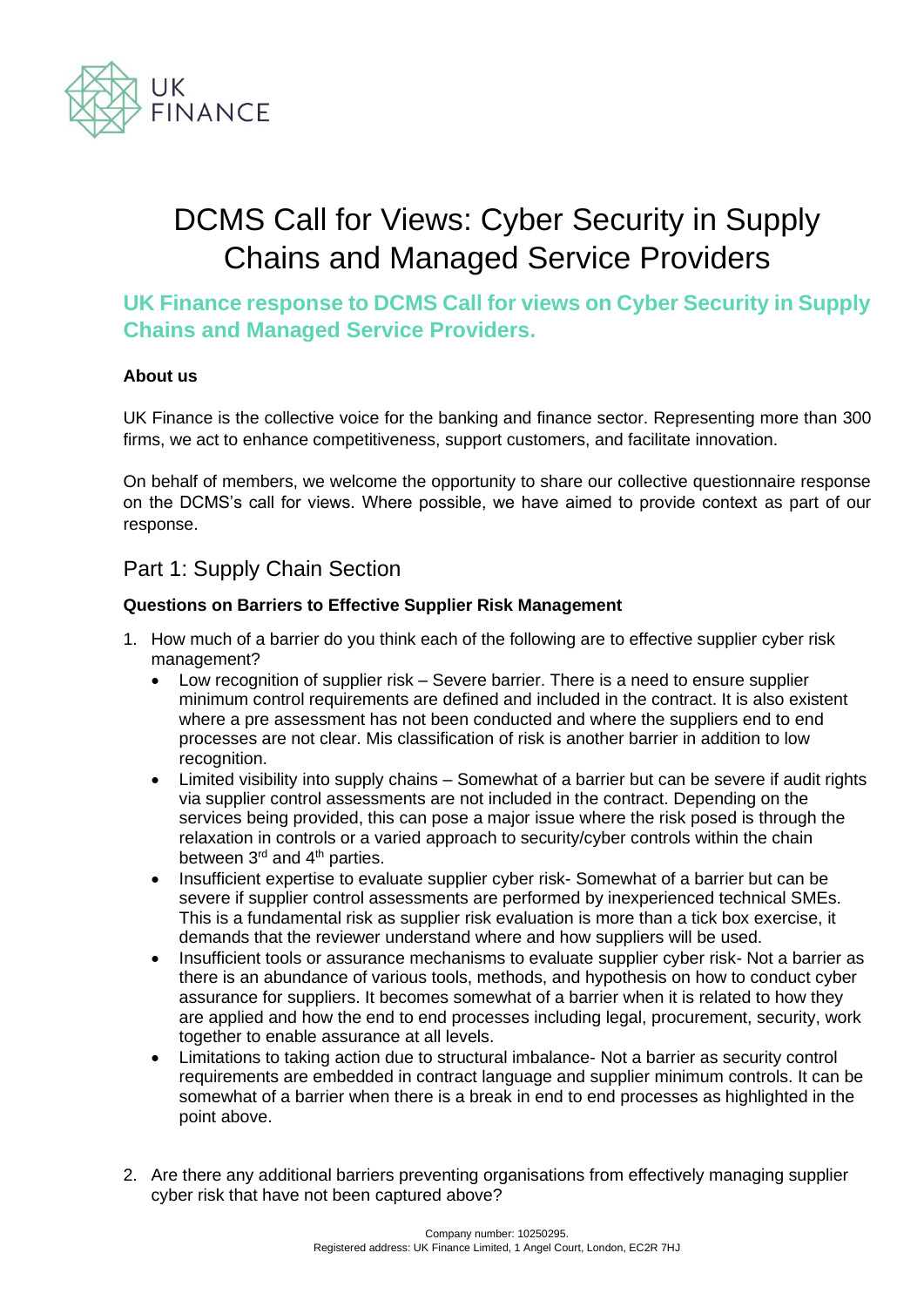### **Response**: Yes

- 3. [If Yes] What additional barriers preventing organisations from effectively managing their supplier risk are you aware of?
	- a. Increase in regulatory scrutiny and inconsistencies in regulatory guidance.
	- b. Continuous engagement with suppliers, huge task to evaluate supplier risk each time the risk landscape changes/ service changes, example cloud technology
	- c. Contractual refresh may be required each time cyber risk profile changes. Banks cyberrisk appetite and what we deem to be suitable controls may change at a faster pace than what is feasible to update contracts
	- d. Mutually agreeable T&C's that allow for red teaming. Mutual agreement for threat analysis and potential impacts. Integrated incident management and data sharing of incidents. Potential different levels of appetite/policy and control standard.
	- e. Suppliers received multiple requests with sometimes vastly different expectations, when in their own mind, they are 'just' offering a solution. They struggle to cater for the masses' different requirements for the delivery of said solution(s). The smaller suppliers will be eager to cater for all and may break their own security model to do so, where the larger suppliers are less likely to accept any amendments and/or niche requests from costumers. Although the latter may not be less secure, it may require firms to risk accept gaps, where standing contractual templates or security controls can't be adhered to. This can in some cases pose an issue from two perspectives; (i) the risk profile within the firm will not reflect its aspired risk appetite and thus projects a misbalanced scorecard, or (ii) the threat landscape is wider than projected and potentially unknown.
	- f. Legacy contracts, sometimes lack of co-operation by the third parties, assurance of the controls information provided in a response to a questionnaire by third party and lack of transparency by third party if there is an abrupt change to its cybersecurity profile after the validation or certification
	- g. Large suppliers often will not even take part in such assessments. Organisations do not take the completion of these assessments seriously and do not always assign the correct staff to complete – this could be connected to the significant scale of requests they receive which generates an unmanageable compliance burden. The questions and time needed to undertake good quality assessments is considerable on both sides, this requires expertise to fully understand the third-party risks including cyber risks.
	- h. Where supply chain risk assessment is conducted it is often point in time and effectiveness can be influenced by the experience of reviewer, time available and quality of information provided during reviews. Paper-based reviews and adherence to control frameworks are not measures of effective security, and while compliance to a framework may show good intent it may offer a false sense of security.
	- i. Lack of understanding of the criticality of the supplier to the business is a root cause of other failings in the supply chain.
	- j. There is often a reliance on the contractual basis of the supplier at the loss of actual assessment of the supply chain risk. Reputational impact isn't limited by contracts that make suppliers liable, therefore the contract provides limited real-world protection. On the whole breaches of significance are unlikely to be as a result of a control dictated by a contract failing, this can potentially lead to a cycle of constantly updating the contracts to the latest position.
	- k. There is also a need to understand not only the supplier from an organisational perspective but the services the supplier provides and the associated risk each service may pose to the resilience & security of the client.

# **Questions on Supply Chain Cyber Risk Management**

4. Have you used the NCSC's Supply Chain Security Guidance?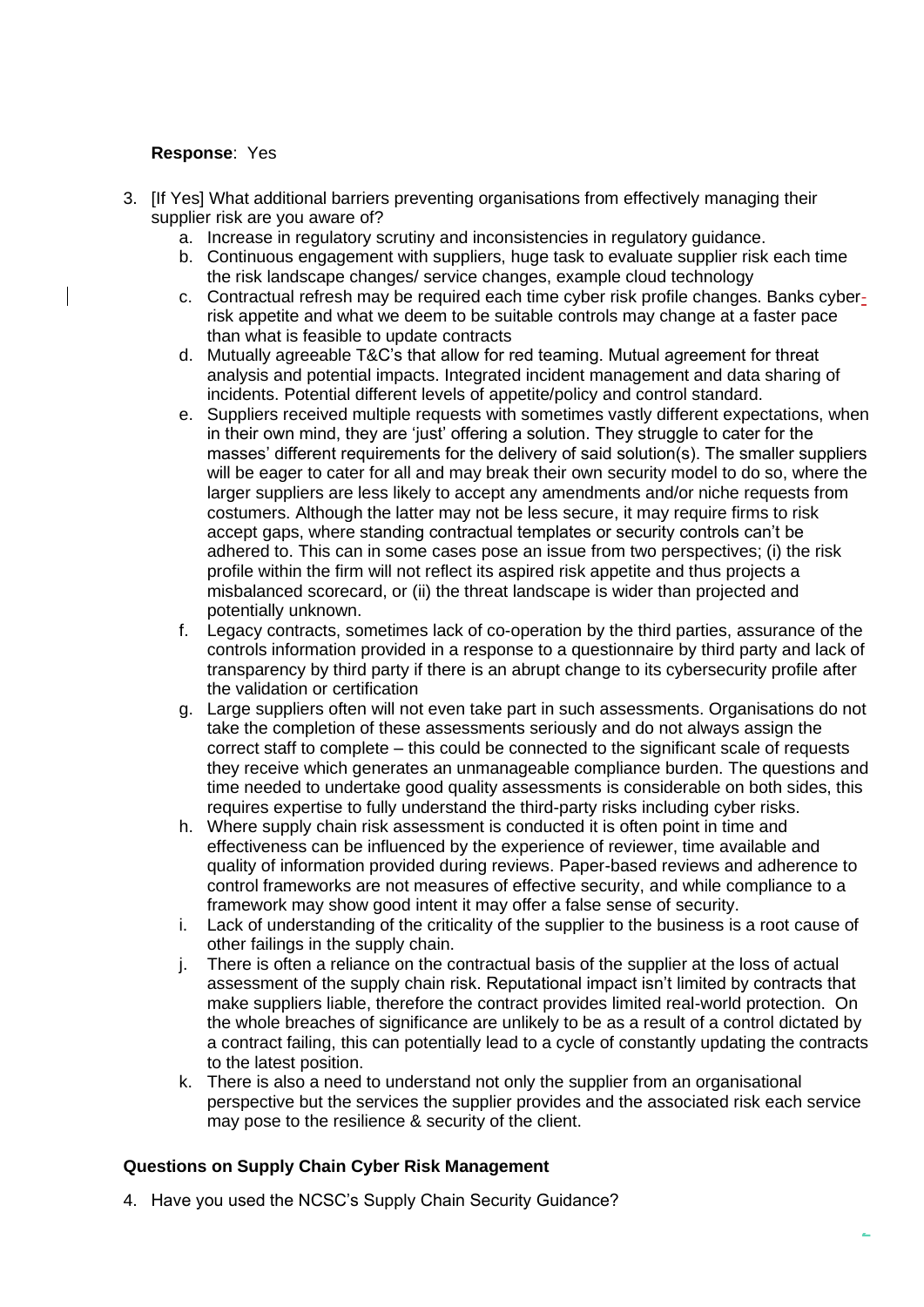**Response**: UK Finance observed most of the smaller organisations said yes while most of the larger ones said their current supplier due diligence, oversight and continuous processes align with NCSC security guidance. A smaller number said No.

- 5. How challenging do (or would) organisations find it to effectively act on these principles of supply chain cyber risk management, as outlined in the NCSC's Supply Chain Security Guidance?
	- Understanding the risks Not at all challenging as most organisations tend to ensure their procurement process includes the understanding of risk, this is often driven by cost and has at late incorporated information/cyber security. It can be hard to get great clarity on risk if the supplier is not willing to be vulnerable and share details. Suppliers may understandably view disclosure of known vulnerabilities to a broad number of their customers as a risk.
	- Establishing control Slightly challenging as control within the e2e procurement and supplier management process is often difficult if security teams are not part of the RFX process form the start and furthermore not included in the ongoing supplier management process. Key point at late has been that monitoring needs also, to extend to connecting operational response time with security monitoring. Otherwise, not at all challenging.
	- Checking arrangements On average, slightly challenging. Checking arrangements is key to successfully managing a supplier relationship. KPI's is something some organisations may be challenged with. In particular the smaller organisations that do not have the skills and resources to manage the oversight and monitoring of a supplier.
	- Continuing to improve, evolve and maintain security This varies between slightly challenging and very challenging. Here we come back to the risk that suppliers may be unlikely to want to cater for niche requests, if not baked in at the start (through procurement or contractual obligations), unless an incident has occurred.
- 6. What are examples of good practice for organisations implementing these aspects of supply chain cyber risk management?
	- Open question
	- a) Understanding the risks
		- a. identification of key risk attributes, inherent risk calculation, understanding overall criticality of supplier to the organisation based on a consistent methodology, knowledge of services provided and the risk appetite of the business. This allows the inherent risk position of the supplier to be known and a segmentation based on the risk profile to be categorised i.e. most critical to low. To assess the risk to an organisation it must first understand its threats and potential areas of vulnerability. Using a consistent methodology such as STRIDE a scorecard of the supplier can be created highlighting the risk posed by the supplier.
		- b. Supplier risk assessment, continuous updates/ engagement as the service/ risk landscape changes
		- c. Supplier assessment Due-diligence in depth review of supplier and cyber controls pre-contract
		- d. Understanding of data that is held/exchanged between 3<sup>rd</sup> parties. Standardised and consistent data gathering is key to drive governance.
		- e. Adopting a risk-based approach so the greatest rigour is applied to the suppliers that present highest levels of risk
		- f. To have references such as Risk appetite, RCSA to contextualise and drive priority.
		- g. Clear visibility and governance covering all stages of the supplier lifecycle. Mature criteria to identify and treat associated cyber risks within the supply chain without limiting it to third parties.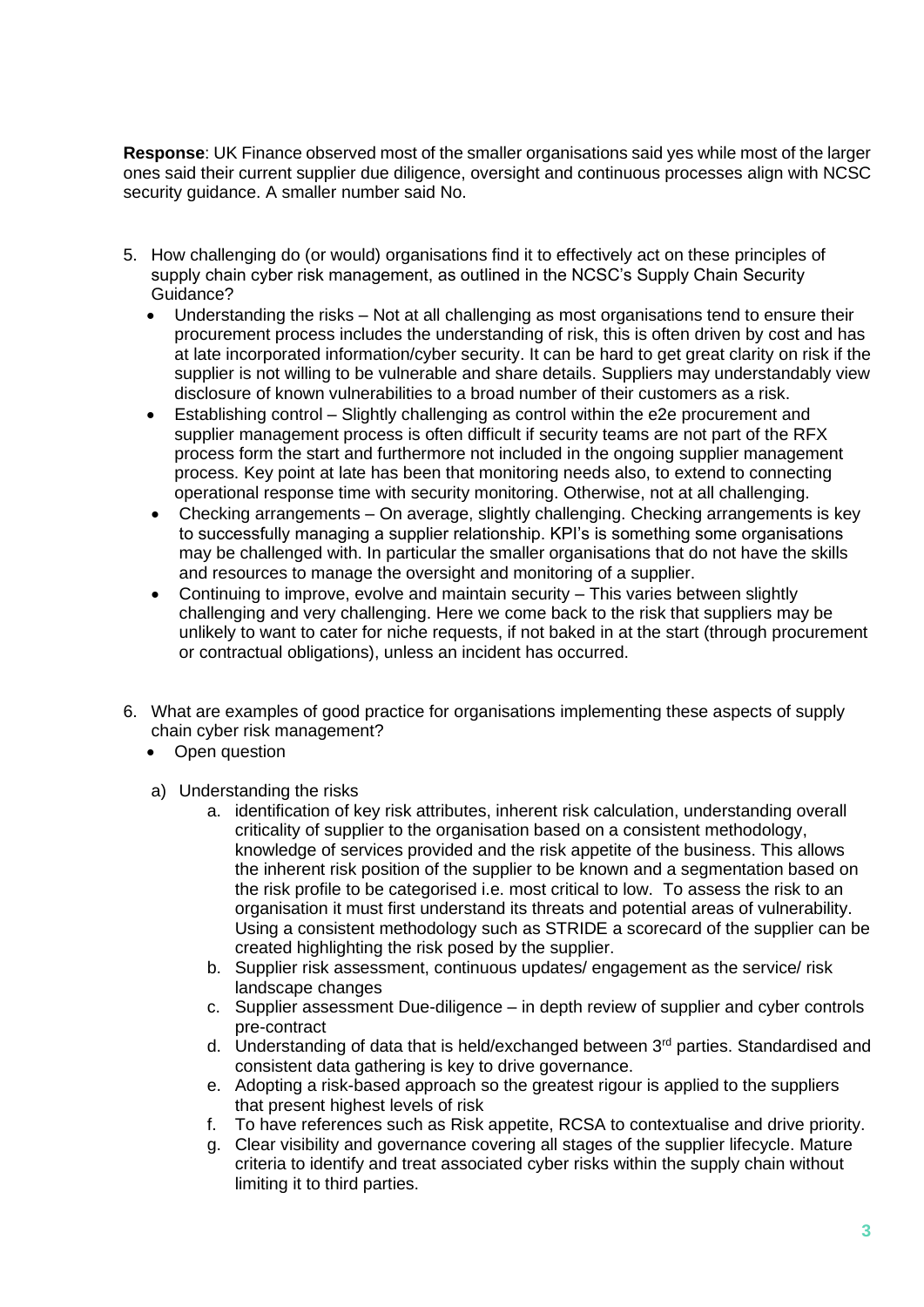# b) Establishing control

- a. Having established the risk profile of the supplier and the threats relating to the service organisations should be identifying relevant controls to improve their posture this may utilise industry standards (NIST, NCSC etc). The evaluation of the relevant threats, the minimum standards expected of the third party can then be specified and should also closely correlate to the internal controls / policies.
- b. The contract should then contain a suitable Security Schedule which details those minimum standards the organisation deems critical.
- c. Where organisations dictate the use of their T&C's these should align to NIST / NCSC or other external industry standards and be aligned back to the minimum standards / security schedule of the acquiring organisation. Allowing flexibility is important in this regard.
- d. Making suppliers aware of their obligations, having the obligations readily available via the internet, communicating when these are refreshed
- e. Communication of minimum control requirements to suppliers, assessment framework based on these control requirements, and control effectiveness scoring. Building security requirements into contracts.
- f. Ensure service provision and contracts are reviewed by stakeholders with security expertise, as well as commercial, legal, credit, financial crime
- g. Run campaigns/ training on specific cyber risks
- h. On-site/remote assurance activity on an annual basis
- i. In-house SMEs providing guidance on security control requirements
- j. Comprehensive internal supplier database containing relationship owners, service,
- and network connectivity topography, provided services, data ownership
- c) Checking arrangements.
	- a. Review recent penetration tests performed on high-risk suppliers or commission one, use AI tooling to scan high risk suppliers' cyber footprints on a regular basis and communicate deficiencies to them, ensure breach reporting and management arrangements are robust, perform joint readiness exercises if possible
	- b. This and the proceeding question should involve cyclic processes reviewing threats and checking for vulnerabilities and asset changes to see if new issues emerge that may lead to intolerable risk. This includes on-site/remote assurance activity on an annual basis, or when the threat changes e.g. zero day/SolarWinds as part of your continuous monitoring program.
	- c. Throughout the supplier lifecycle the treatment standards for the suppliers from onboarding through to exit processes should be aligned to the inherent risk profile of the supplier. For the most critical suppliers this should include such elements as annual onsite due diligence, reviewing independent attestations, regular "Keep in Touch" calls through security SMEs to security SMEs, and finally the rigorous assessment of any remediation activities to confirm gaps have been closed effectively. For the low risk suppliers this could be relying on self-attestation
	- d. As part of your pre-arrangement checks the following examples are done as good practice:
		- Use of a questionnaire followed-up with an Interview.
		- Seeking evidence in the form of policy or evidence of execution where possible.
		- Understand their Operational Risk Governance, reporting line, escalation and how 1/2/3LOD operate in the company.
		- What is held in the cloud
- d) Continuing to improve, evolve and maintain security
	- a. On-going Service review/ security reviews
	- b. The organisation should undertake an annual review of such artefacts as the minimum standards and assurance question sets, updates to security schedule,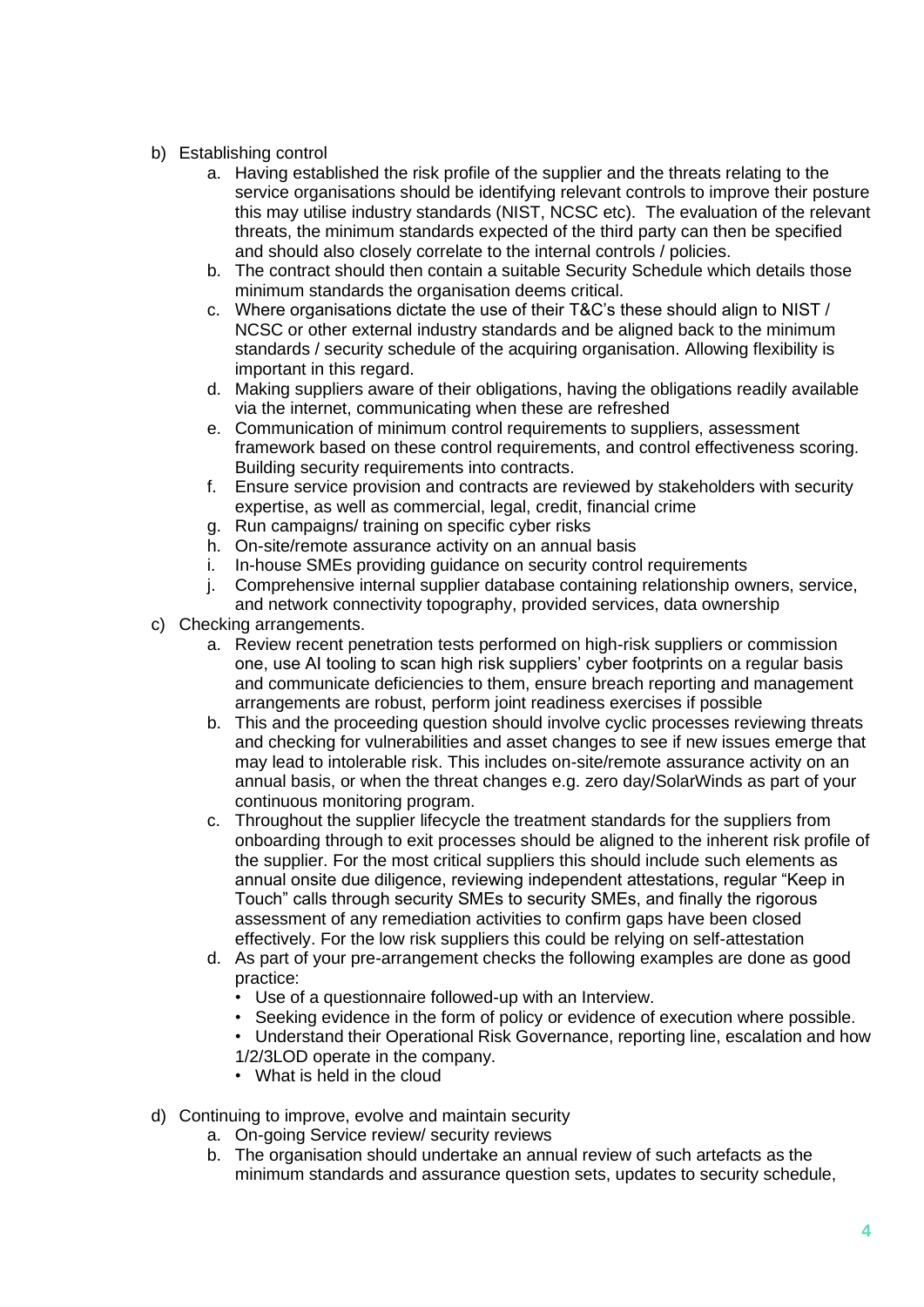renewals / extensions of contracts include latest version of security schedule to ensure that they reflect the latest updates.

- c. Agreed set of key controls & performance and risk metrics, that are refreshed regularly.
- d. Risk-based approach for supplier control assessment frequency (i.e. annual basis for high risk suppliers)
- e. Maintain regular dialogue with critical suppliers, obtain information security metrics and information security assurance on a regular basis, understand their technology and cybersecurity roadmap
- f. For most critical suppliers setting up a partnership type relationship aimed at sharing threat intelligence
- g. Conduct analysis of incidents and emerging threats helps evolve and maintain security.
- h. Continual assurance of key suppliers to check for vulnerabilities and asset changes to see if new issues emerge. Sharing intelligence across organisations / government. There is a network of business resilience centres throughout the UK for example Scottish Business Resilience Centre, primarily funded through a home office programme with a small annual subscription by its members. The intention is that organisations have the skills and knowledge to protect themselves against online attacks through education and such support as "Exercise in a box", Minimum standards utilising the NCSC guidance & questions. There is also the Financial Sector Cyber Collaboration Center (FSCCC) focused on sector wide incidence response and threat monitoring, co-sponsored by UK Finance and Bank of England.
- 7. What additional principles or advice should be included when considering supply chain cyber risk management?
	- Concentration, resiliency of supplier, Plan B, classification of service & volume of usage for the service.
	- Risk-based approach for supply chain cyber risk mgmt. scope (i.e. low risk suppliers have less due diligence)
	- Low risk suppliers should not necessarily be held to the same security requirements / oversight compared to higher risk suppliers based on service being provided or data sharing involved.
	- The firm/customer is liable and responsible for the risks posed to the firms' systems, data, and customers/consumers. Risks will not be delegated or transferred, even in a shared model. Approach the 'problem' with this principle in mind.
	- Ensure supply chain cyber risk management is integrated into the global/organisational supplier risk management.
	- Focus on the 'run' part of any arrangement. Often the focus is heavily on the on-boarding of a supplier and assessing cyber risks during the on-boarding. This focus should continue when the arrangement is operational or in 'run' state.
	- It should be a layered approach and include such factors as portability, geography (i.e. where the data is hosted), exit strategies and a platform for data / intelligence sharing. As described above the risk assessment must come first and then the extent and rigour of the other aspects, controls and oversight should be proportionate to the risk.

#### **Questions on Supplier Assurance:**

8. Have you used or do you plan to use the NCSC's Supplier Assurance Questions?

**Response**: Yes, the majority of UK Finance members either use or plan to use the NCSC's supplier assurance questions. Others mention that the Supplier control assessment questions aligns to risk framework which covers NCSC assessment questions, while a small number use supplier assessments and scorecards based on ISO27001 and FS industry regulation, ENISA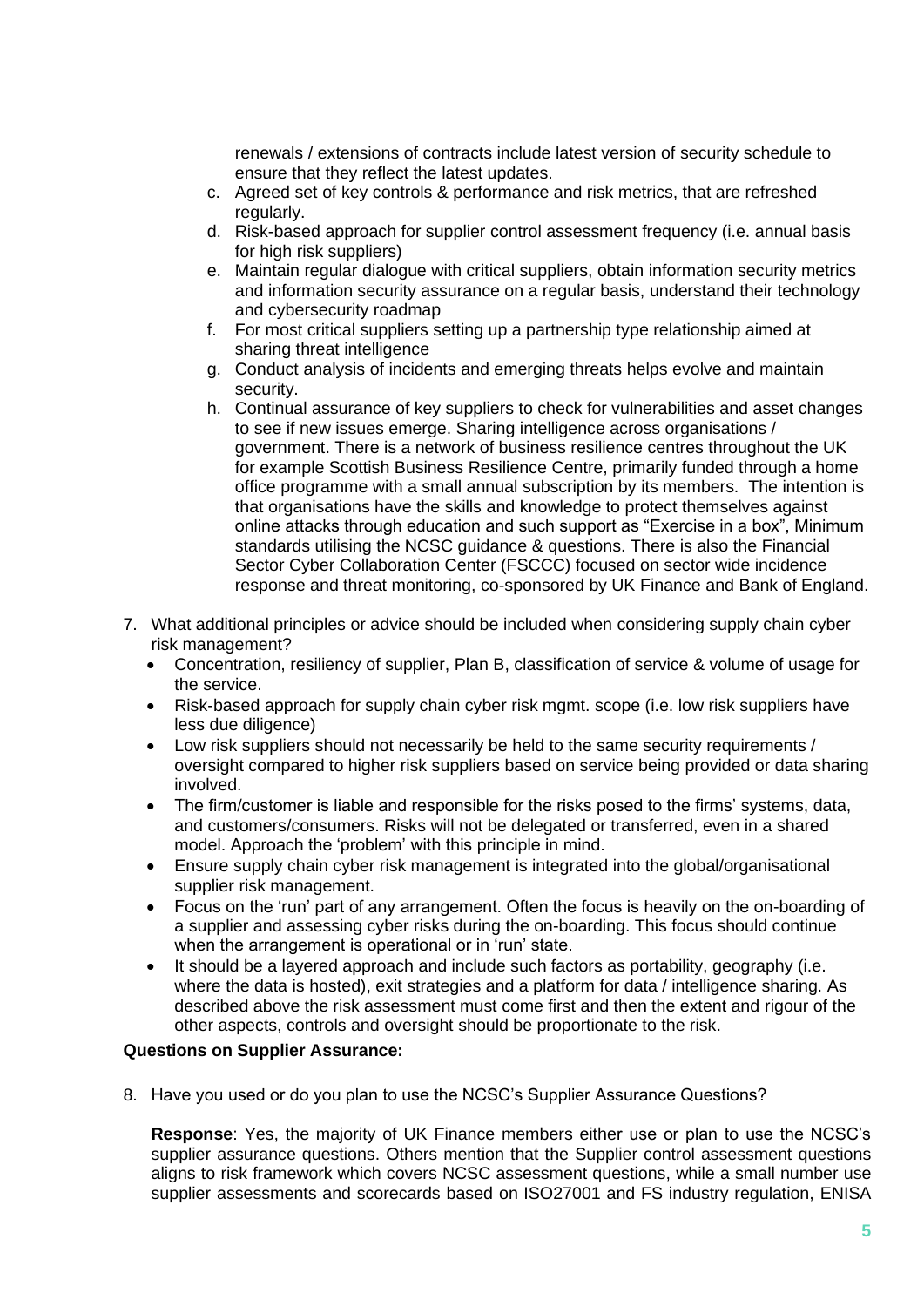and CSA cloud guidance are also reference points in addition to performing GDPR privacy impact analysis. Members indicate they value highly the ability to choose between different frameworks and do not believe any one framework or questionnaire should be made mandatory.

9. Since publishing the NCSC's Supplier Assurance Questions, it has been noted that the guidance could also cover the use of supplier-provided apps (e.g. where a supplier requires use of apps on an organisation's network to deliver its service to that organisation). Are there any additional areas of supplier assurance that should be outlined?

#### Response: N/A

- 10. [If Yes] What additional areas of supplier assurance should be outlined?
	- Members indicate that while other areas could be covered, this should only be done at the level of guidelines rather than regulatory or legislative requirements.
	- Information classification and labelling
	- Asset management
	- Vulnerability management
	- **Training**
	- Disposal of assets
	- Cloud security
	- **Cryptography**
	- **Endpoint security**
	- Remote Access
	- Data leakage prevention
	- Logical access management
	- Control expectations for supplier's subcontracted services (i.e. Nth Parties). Though the PRA's supervisory statement (SS2/21) mentions fourth/supply chain however,
	- The firm/customer is liable and responsible for the risks posed to the firms' systems, data, and customers/consumers. Risks will not be delegated or transferred, even in a shared model. Approach the 'problem' with this principle in mind.
	- Guidance on when penetration testing should be used
	- Operational Resilience, Software Development Life Cycle (SDLC), Security Testing frameworks

# **Questions on Commercial Offerings:**

- 11. How effective are the following commercial offerings for managing a supplier's cyber risk? **Response**: Further work needs to be done here to obtain clarity on risk and resilience requirements. More details below.
	- Private supplier assurance On average, this is somewhat effective as private assessment companies are used successfully today to conduct supplier control assessments on behalf of the firm..
	- Platforms for supporting supplier risk This is not effective as these platforms are not leveraged today and so there is no way to ascertain benefit or effectiveness. The Financial Sector is in the process of developing a standardised supplier risk management methodology underpinned by the Bank of England's Operational Resilience Standard and this will be aimed at providing a platform for supporting supplier risk.
	- Supply chain management system providers This is same as above with procure-to-pay on organisations future roadmap.
	- Risk, supply chain and management consultancies Same as above, somewhat effective on average.
	- Suppliers of outsourced procurement services Same as above with responses ranging between not effective and somewhat effective.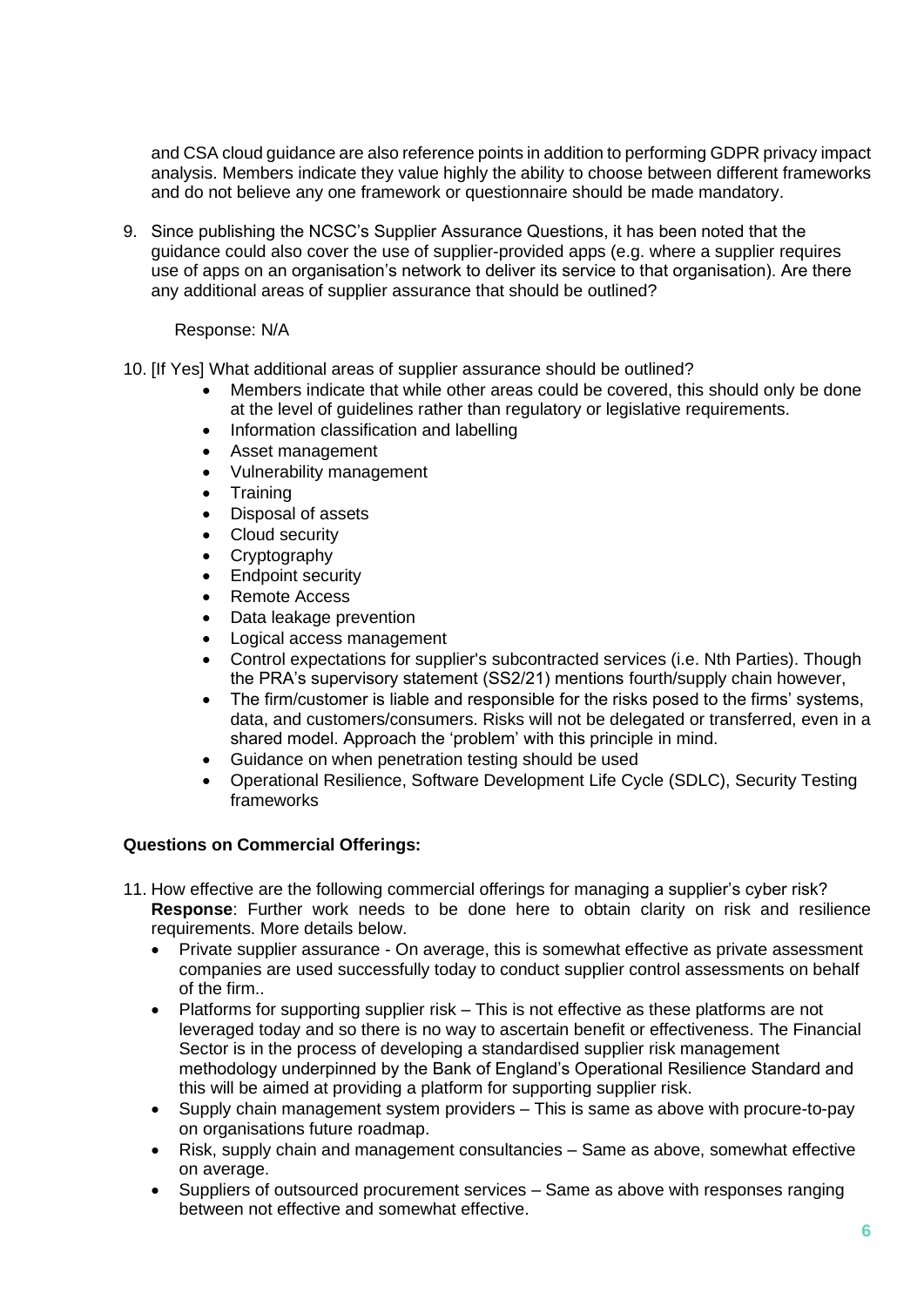- Industry cyber security certification schemes This is somewhat effective with this presenting an avenue for additional data point and benefit to supplement supplier assessment.
- 12. What additional commercial offerings, not listed above, are effective in supporting organisations with supplier risk management?
	- Each of these offering is limited in isolation, but in aggregate these offerings, aligned to the right framework, should form the basis of an effective supply chain security assurance regime. Consideration of a Security Rating service may also be effective.
	- Potentially providers of tokenization solutions, which does not fit the description provided for (b).
	- Embedding NIST maturity level (commercially). An independent, on-site testing which is able to be commercially available – this may be covered in "Private Supplier assurance", however the information sharing is key.

#### **Question on Additional Government Support:**

- 13. How effective would the following government actions be in supporting and incentivising organisations to manage supply chain cyber risk?
	- Awareness raising of the importance of supply chain cyber risk management through the use of campaigns and industry engagement – This is somewhat effective though additional awareness would be beneficial. For medium to small organisations, this will be very helpful, however, larger firms typically already use these to furnish their existing procedures and methods. There may be more the NCSC can do to promote these to less-mature sectors.
	- a) Additional support to help organisations to know what to do, such as:
		- o Improved or additional advice and guidance
		- $\circ$  A tool that draws on existing advice and standards to help organisations manage supplier cyber risk

**Response:** This is recently very effective with a caveat that additional guidance and direction would be beneficial in standardisation with the need for more focus on improvement and advice aimed at the suppliers. It is critical for firms/organisations to recognise and manage risk, but equally, it is key that suppliers themselves get better at their own security.

- b) Providing a specific supplier risk management standard that:
	- o Outlines minimum and good practice and/ or
	- $\circ$  Provides assurance that an organisation is managing their supply chain cyber risk

**Response**: Same as above. Setting minimum expectations that allow for flexibility across the sectors with existing compliance requirements and provide a baseline is welcome.

c) Targeted funding to help stimulate innovation and grow commercial offerings that support organisations with their supplier risk management (e.g. Government competitions, accelerator programmes)

**Response**: There are a number of good initiatives that aim to do similar. On average, this will be somewhat effective provided the government seeks to align/partake/support as opposed to reinvent.

d) Regulation to make procuring organisations more responsible for their supplier risk management.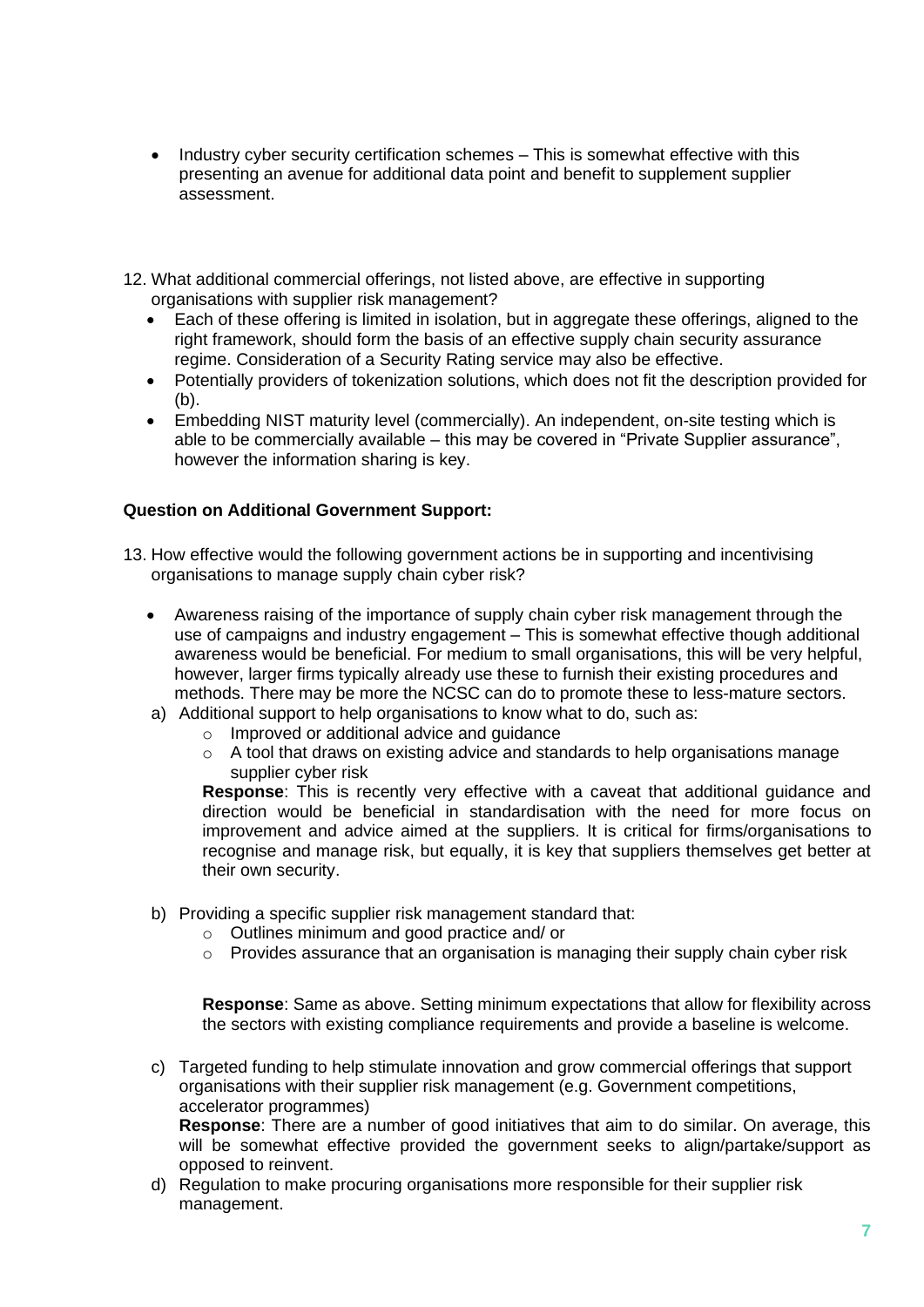**Response**: Additional regulations could add unnecessary burden and would not be effective. The key to success here is to make the support proportionate (size of firm, size of supplier, size of risk) and even better, to make suppliers responsible for the security of their own products, processes and resources of which they supply to firms/organisations. This is where the effectives of a regulation from the government would be felt.

- e) Other (Please specify)
- Reiterating the need for harmonisation and consistency in regulations in terms of definitions and scope in managing supply chain cyber risk as highlighted throughout this section.
- Where there is a concentration of use of critical parts of the supply chain and a potential aggregation of risk due to shared use there is a possibility to leverage a 'utility model' of assessment. This approach would mean alike acquiring organisations could share some reporting to reduce the impact on the supplier and overall costs by consuming one single shared assessment report independently undertaken by an external assessment organisation. This can then be included in multiple acquiring organisations wider supplier assessment frameworks. The Financial Sector has been successful in piloting this shared utility model and this present an opportunity to learn lessons from the ongoing work in this space.

# Part 2: Managed Service Provider Section

14. What additional benefits, vulnerabilities or cyber risks associated with Managed Service Providers would you outline?

#### **Response**:

- Both customer and service provider security controls must be defined.
- Setting security requirements for both customers and providers are essential since reliance is on both parties.
- Possibility of competing priorities and sometimes confusion or misunderstanding of risk ownership.
- Managed service providers to fill gaps in capability, and to take control of commodity tasks that can be easily handled. The benefit of this approach is huge – users can tap into expert resource of great depth, and it frees the colleagues to specialise.
- Businesses should be aware of the significance and their responsibility for the security of client configurations. If MSPs use proprietary data formats that creates vendor lock-in.
- Certain MSPs may provide a better service to customers than can be offered internally and can improve control such as resilience options.
- Whilst it is true that controls at MSPs may vary, it is also true that recipients can control the minimum standard of control through effective risk identification, contracting, due diligence and ongoing assurance.
- Systematic risk and concentration risk across the industry is a real problem that cannot be solved through individual banks managing their own risk.
- Total outsourcing of critical services such as Network, Infrastructure or Security Operations Centres as Managed Services adds to the benefits such as: access to skilled resources, enhance the maturity of the processes but also could expose the organisation and create significant impact if cyber risks that are not identified and treated appropriately by the provider materialise.
- The greater risk is not at the MSP but at the organisations who fail to understand their outsourcing and incorrectly validate suppliers control positions. The bigger challenges are around nth party suppliers and the aggregation of risk that is unseen with underlying supporting parties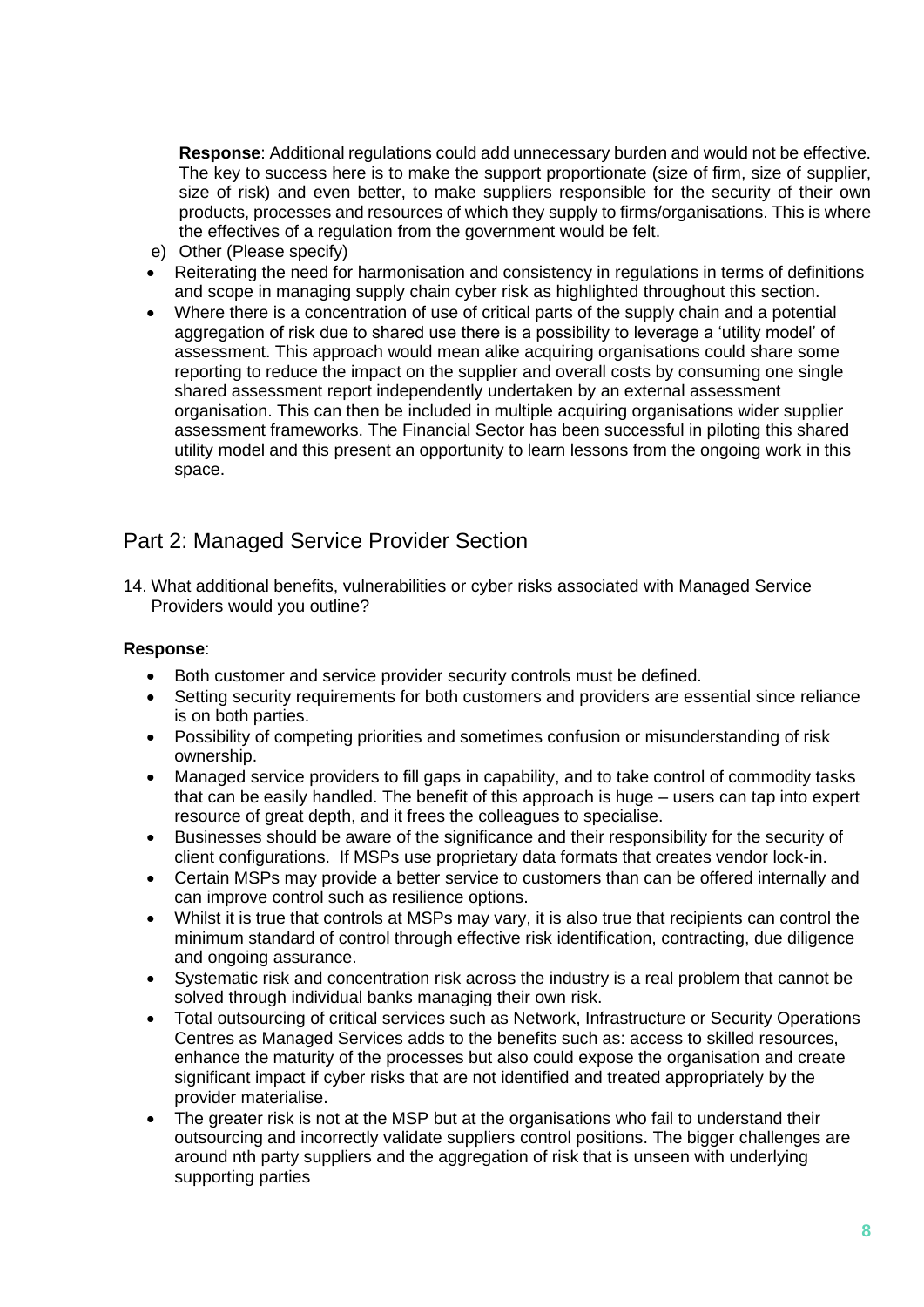- Those providing infrastructure and connectivity are essentially part of critical national infrastructure by virtue of the service they ultimately support. For example, BT where there will be a definite concentration of use across industries.
- 15. Are there certain services or types of Managed Service Providers that are more critical or present greater risks to the UK's security and resilience?
	- Critical utilities such as Telecoms and other utility providers.
	- Niche ones where capabilities are scarce.
	- .
	- MSPs who handle or process large volumes of personally identifiable information are likely to pose a greater risk.
	- Cloud providers may become systemic to the functioning of the wider economy. However, given their geographic footprint, an international approach should be prioritised.

In summary, UK Finance members note that there has been significant attention on this area in recent financial services regulation. Any intervention from DCMS should take into account sector specific activity and regulations and ensure interoperability and flexibility so that firms are able to prioritise risk management over compliance activities. .

16. When considering the 14 Cyber Assessment Framework Principles, how applicable is each Principle to the cyber security and resilience considerations associated with Managed Service Providers? Please choose one of the following for each of the 14 Principles

**Response**: Overall the Cyber Assessment Framework Principles are high-level and standard supplier control expectations. Most organisations within FS cover most if not all of these principles in existing supplier control requirements, assessments, and due diligence oversight. Therefore, we acknowledge these as all completely applicable.

- o Governance
- o Risk Management
- o Asset Management
- o Service protection and policies process
- o Identity and access management
- o Data security
- o System security
- o Resilient Networks and systems
- o Staff awareness and training
- o Security Monitoring
- o Proactive security event discovery
- o Response and recovery planning
- o Lessons learnt
- 17. Can you identify other objectives or principles that should be incorporated into a future Managed Service Provider security framework?

**Response**: In general, there isn't much difference in how you manage information security/cyber for managed services providers, from the inside out. It becomes more important to understand the inside of the organisation, on top of already good third-party practices.

Some other key principles include:

- Information classification and protection
- Secure data destruction upon termination, deletion/destruction of physical and logical information.
- Definition of roles and responsibilities, service levels and agreements.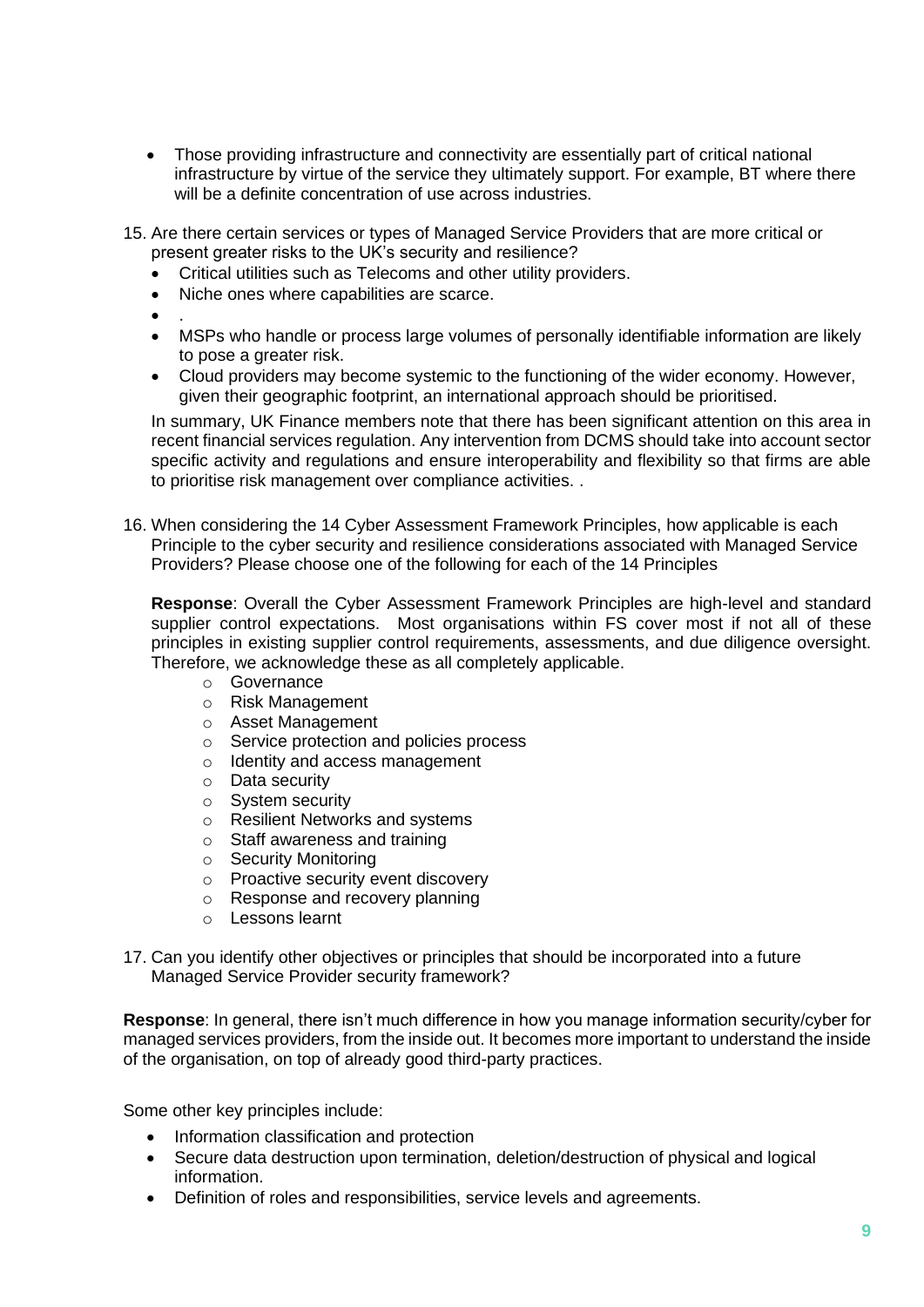- Include cybersecurity objective and principles for the 4th party, offshoring by 3rd party and usage of Cloud including cloud computing.
- Cyber threat of the supplier as single point of entry to be used as a wider attack.
- The principles are fairly comprehensive and broadly aligned with other industry good practice
- Remote access
- **Endpoint Security**
- Threat Simulation/ Penetration Testing/ IT Security Assessment
- **Cryptography**
- On-site testing

18. How effective would each of these options be in promoting uptake of a future framework for Managed Service Provider cyber security and resilience?

**Response**: The key for all of these is to ensure that there are no further complications introduced to the definitions of managing third parties, but to identify opportunities for shared procedures, best practices etc. Where there is a niche distinction however, relating to the management of MSP's and services offered, there may be a requirement to call those out specifically.

- Developing education and awareness campaigns Very effective but additional awareness is always welcome.
- Establishing a certification or assurance mark Very effective as this could be used as a supplement to supplier control assessment.
- Setting minimum requirements in public procurement Setting baseline requirements is considered essential and therefore will be very effective.
- Developing new or updated legislation Somewhat effective. This would ensure compliance and enforcement but the goal towards ensure its effectiveness is aligning to existing compliance requirements and where necessary, updating said requirements.
- Creating a set of targeted regulatory guidance to support critical national infrastructure sector regulators – Somewhat effective but as the above point states, the government should consider alignment and flexibility in setting further guidance to support the critical national infrastructure where the Financial Sector makes up a key part of the CNI.
- Developing joined-up approaches internationally to managing Managed Service Provider security issues - Very effective as it will ensure consistency in compliance across the Managed Service Provider universe.
- 19. Please explain why you have provided the responses above and whether there are alternative ways the government could help address the cyber risks associated with Managed Service Providers?
	- Regarding (a) developing education and awareness campaigns, UK Finance members have answered 'very effective' because it is important for customers of these services to understand they retain accountability for the security of their data, whether it is processed in-house or, on an ever increasing basis, by MSPs. Furthermore, the more the wider collective population understand and expect good security practices, MSPs will have to operate at the highest levels or face getting left behind by their competitors, and ideally effective security should be built-in to services provided and not just be for those that can afford it.
	- We also consider (b) establishing a certification or assurance mark to be potentially 'very effective'. Rather than many businesses each asking similar questions and MSPs answering them many times over, customers can take a degree of comfort from a security certification. In reality, the larger MSPs usually only provide generic pre-prepared responses for info-sec assurance requests. This has the potential to effectively democratise security assurance because in bigger firms, it may assist in through-lifecycle management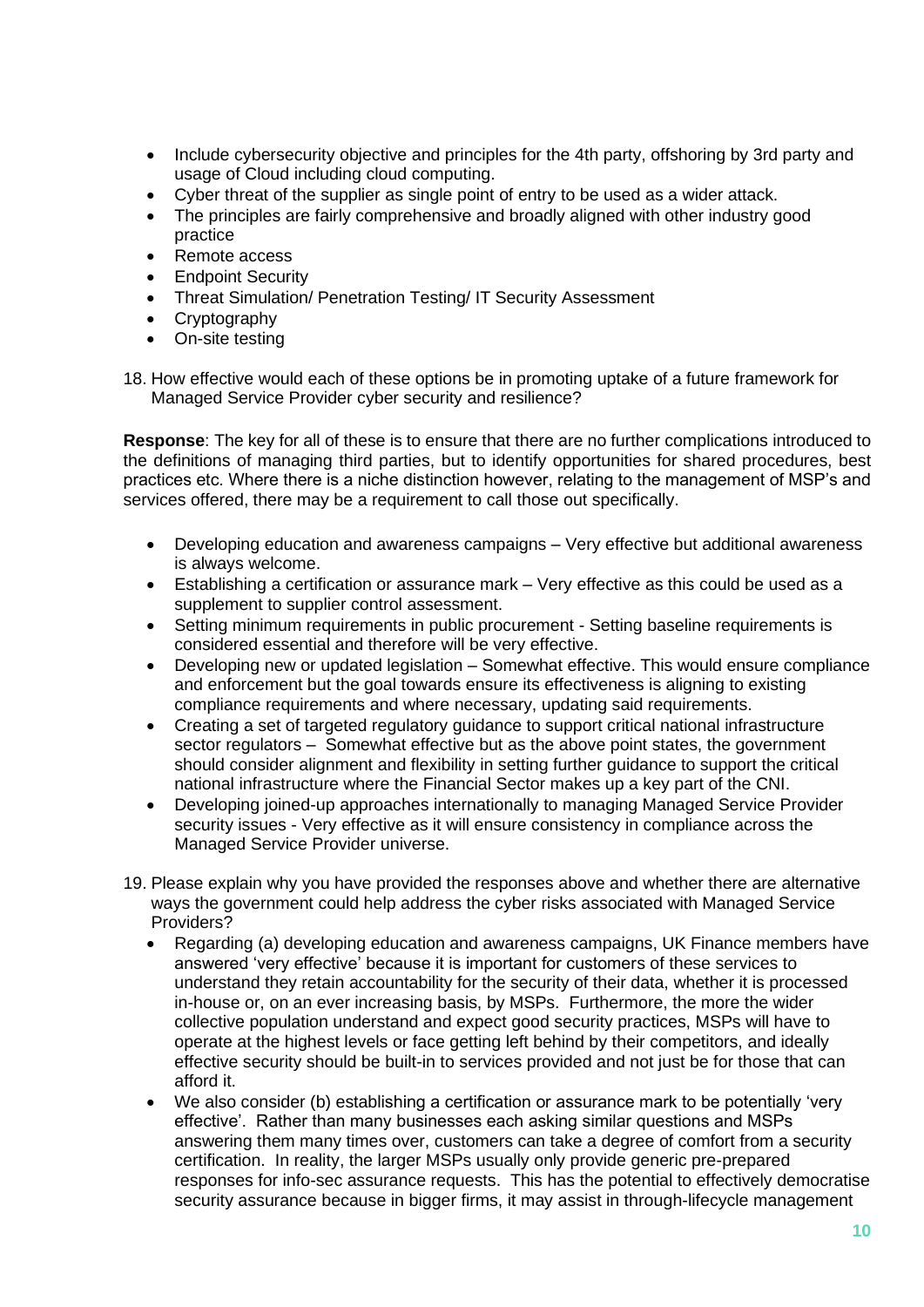by contract owners in business units, as opposed to being the preserve of specialist technical functions, and in small businesses who lack the skills and experience it makes such assurance viable. Larger firms, and those that operate in regulated sectors would likely use this as one element of their overall supplier assurance strategy, but it would be useful.

We would raise some caveats however. To be truly effective this should be independently verified (not self-certified), and those bodies that perform the verification should be monitored themselves that they are discharging their responsibilities thoroughly. Furthermore, there should be the right balance between principles based and prescriptive expectations so that it does not become a tick-box exercise, and the syllabus should be reviewed on a continuous basis as the threat landscape evolves.

- For (c), setting minimum standards in public procurement is less relevant as most organisations in FS do not operate in that sector, however we understand that public sector bodies stipulate suppliers must meet certain criteria to be eligible to provide IT services so something to strengthen what is already there could be useful for the sector.
- We consider (d) Developing new or updated legislation to be somewhat effective, this is from our perspective of already operating to regulatory requirements around data security and supplier management. UK Finance members are in the Banking and Finance entities and therefore operate in a highly regulated sector. We are certified against ISO27001, PCI-DSS and other standards, and adhere to NIST Cybersecurity and other such frameworks. There are high levels of expectations from our Regulators around the topics discussed in this survey, notably around Operational Resilience (which includes suppliers and information security as central pillars), the EBA Guidelines on ICT and Security Risk Management, and EBA Guidelines on Outsourcing, and recently the PRA's Supervisory Statement on Outsourcing and third party risk management. We have dedicated resources across the three lines of defence in respect of how the associated risks are managed and we are continuing to mature and refine our approaches.
- We consider (e) to also be somewhat effective for the reasons given for (d).
- We were not able to effectively answer (f) and have replied 'don't know' because UK Finance is engaging presently with the regulators and cloud service providers communities respectively on the current developments on Schrems II and the movement of data between countries with legislation under development, particularly for a post-Brexit UK.

# **Other responses:**

- All of the above would provide a consistent approach to cyber security requirements which should, alongside training, ensure cyber security risks are understood and correct mitigating controls implemented to reduce the risk. It would also reduce time spent on new engagements with service providers where minimum requirements/best practises are already designed and operating effectively.
- The development of a joint international approach may serve difficult and conflicting in the long run. An option would be a public – private partnership through already well-established groups; G7, IOSCO etc. The suggestion would be to research the feasibility of this with recommended groups, prior to engaging in the decision to form something. We see regulatory guidance and oversight as critical factors in improving MSPs' security posture. Certification schemes will provide benefit but are strengthened by delivery in the context of a legislative or regulatory framework.
- Regulator may consider updating its Company House registration process whereby it includes a question if the non-financial company is providing IT support/service to a regulation company.
- International coordination is always challenging due to different priorities and maturity of the regulators in respective jurisdiction.
- Certification could be very effective if it can be relied upon. Many firms have horror stories of relying on certification and subsequently finding that it could not be relied upon.